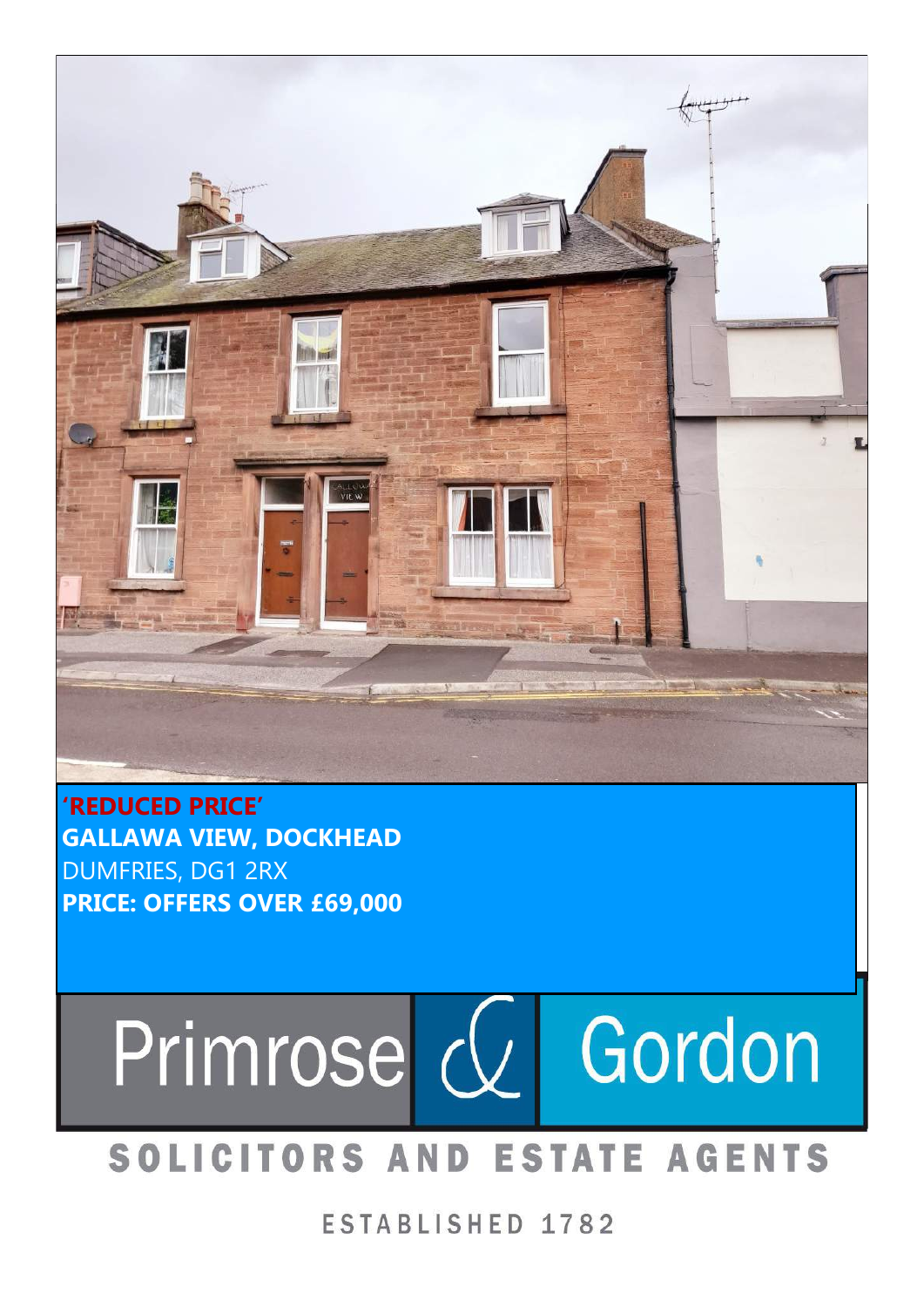

Measurements:<br>Entrance vestibule

Entrance vestibule 3'04" x 4'10" (approx) Living Room 15'02" x 13'05" (approx) Home Report Kitchen 10'00" x 11'11" (approx) Utility Room 9'00" x 3'03" (approx) **EPC** = **E** Shower Room  $8'05''$  x 6'11" (approx) Regulations.

Home Report--- www.onesurvey.org

W. C. 6'00" x 3'03" (approx) Viewings are strictly by appointment Bedroom 1  $12'00''$  x 9'11" (approx) only by telephoning the selling agents Bedroom 2 15'01" x 13'00" (approx) on 01387 267316. This will be subject Bedroom 3 13'04" x 14'01" (approx) To compliance with current Covid-19

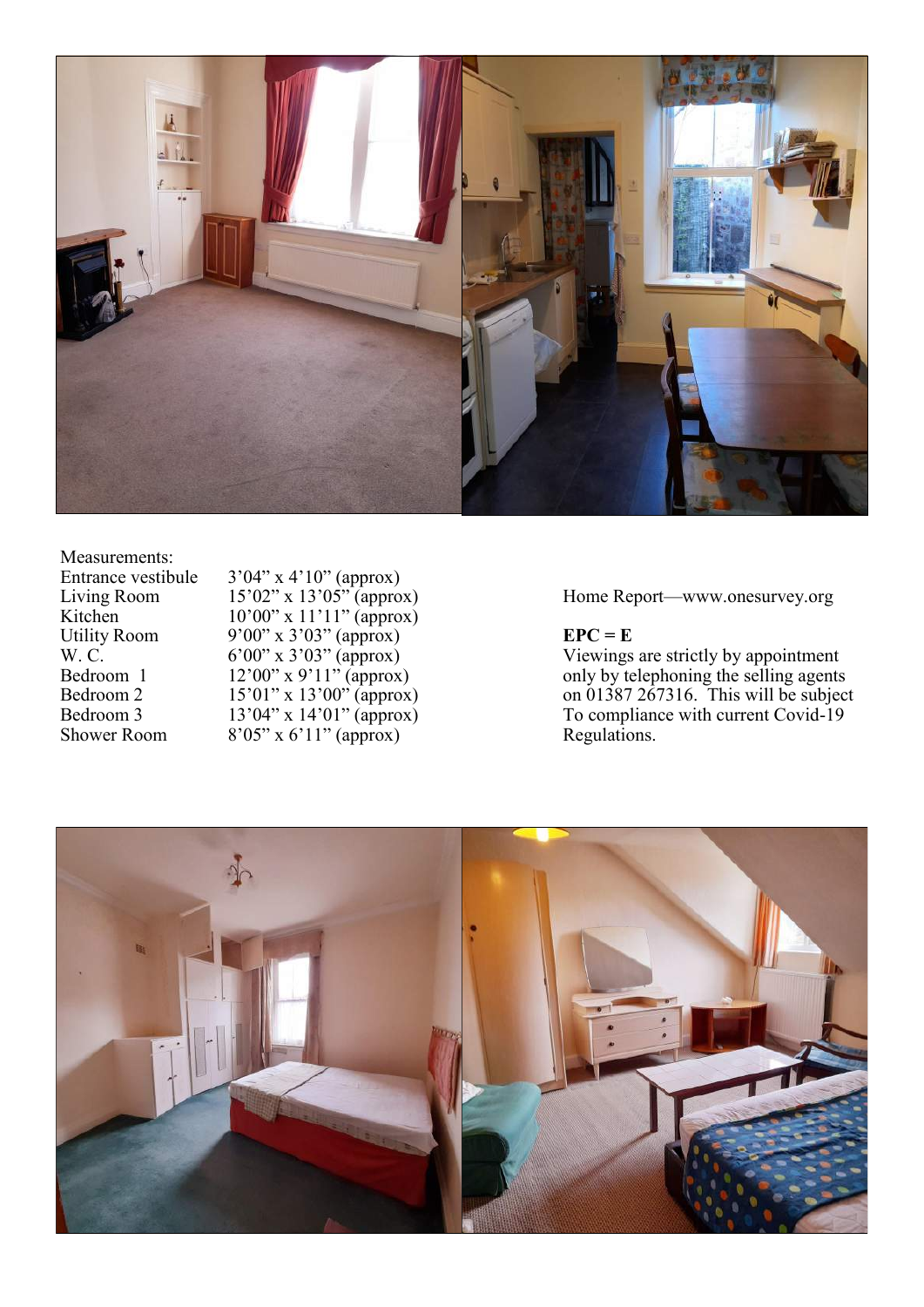Deceptively spacious terraced house with three bedrooms over three floors situated in an excellent location within the central area of Dumfries. It sits on Dockhead with an impressive outlook towards the Suspension Bridge over the River Nith and surrounding area.

The accommodation comprises entrance vestibule, hallway with large understairs cupboard also housing boiler, living room with fireplace with wooden mantel and tiled hearth and shelved alcove. Fitted kitchen with wall and base units, part tiled, stainless steel sink with mixer tap and left hand drainer, space for washing machine, fridge/freezer, cooker and dishwasher, utility room with wall units and door to rear. Stairs to first floor with banister, W.C. with wash hand basin, two bedrooms, one to the front over looking the River Nith with various built-in wardrobes and drawers and the one facing the rear also has built-in wardrobes and drawers and a built-in cupboard. Further stairs to second floor, large bedroom with views over the river, shower room with Triton Ivory shower, W.C., wash hand basin with under storage unit.



#### **SERVICES**

Mains gas, water, electricity and drainage.

#### **OFFERS**

Must be made in standard written Scottish Legal form to the Selling Agents. Prospective purchasers are strongly advised to register their interest in writing please with the Selling Agents Messrs. Primrose & Gordon so as to be notified of any Closing Date that may be fixed.

#### CONSUMER PROTECTION FROM UNFAIR TRADING REGULATIONS 2008:-

These particulars have been carefully prepared and are believed to be accurate but they are not guaranteed and prospective purchasers will be deemed to have satisfied themselves on all aspects of the property when they make an offer. We the Selling Agents, have not tested any services or items included in the sale (electrical, solid fuel, water, drainage or otherwise) and make no representation, express or implied, as to their condition. All measurements are approximate and for guidance only. Photographs are purely illustrative and not indicative of (a) the extent of the

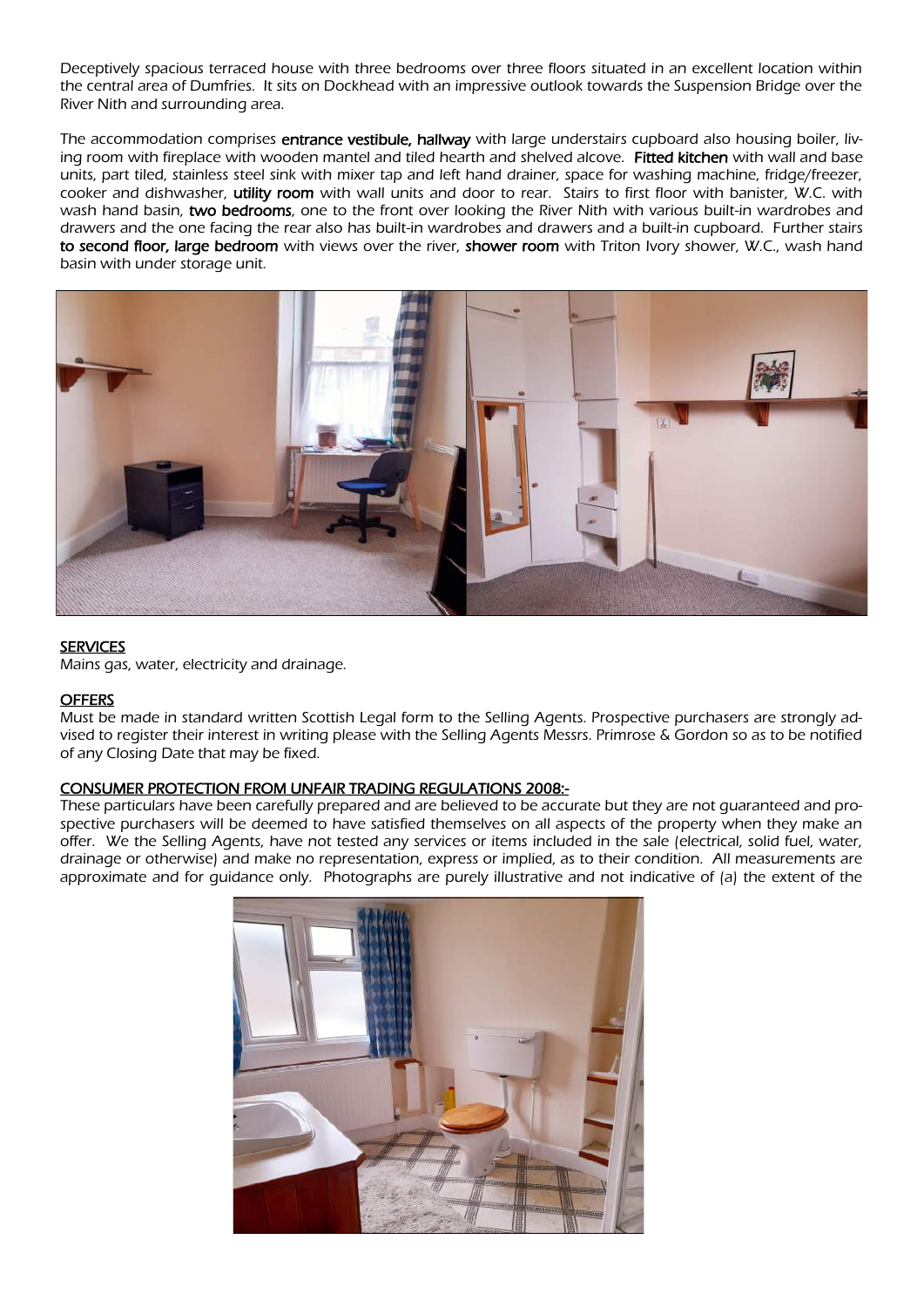

#### Gallawa View, Dockhead, Dumfries

Ground Floor